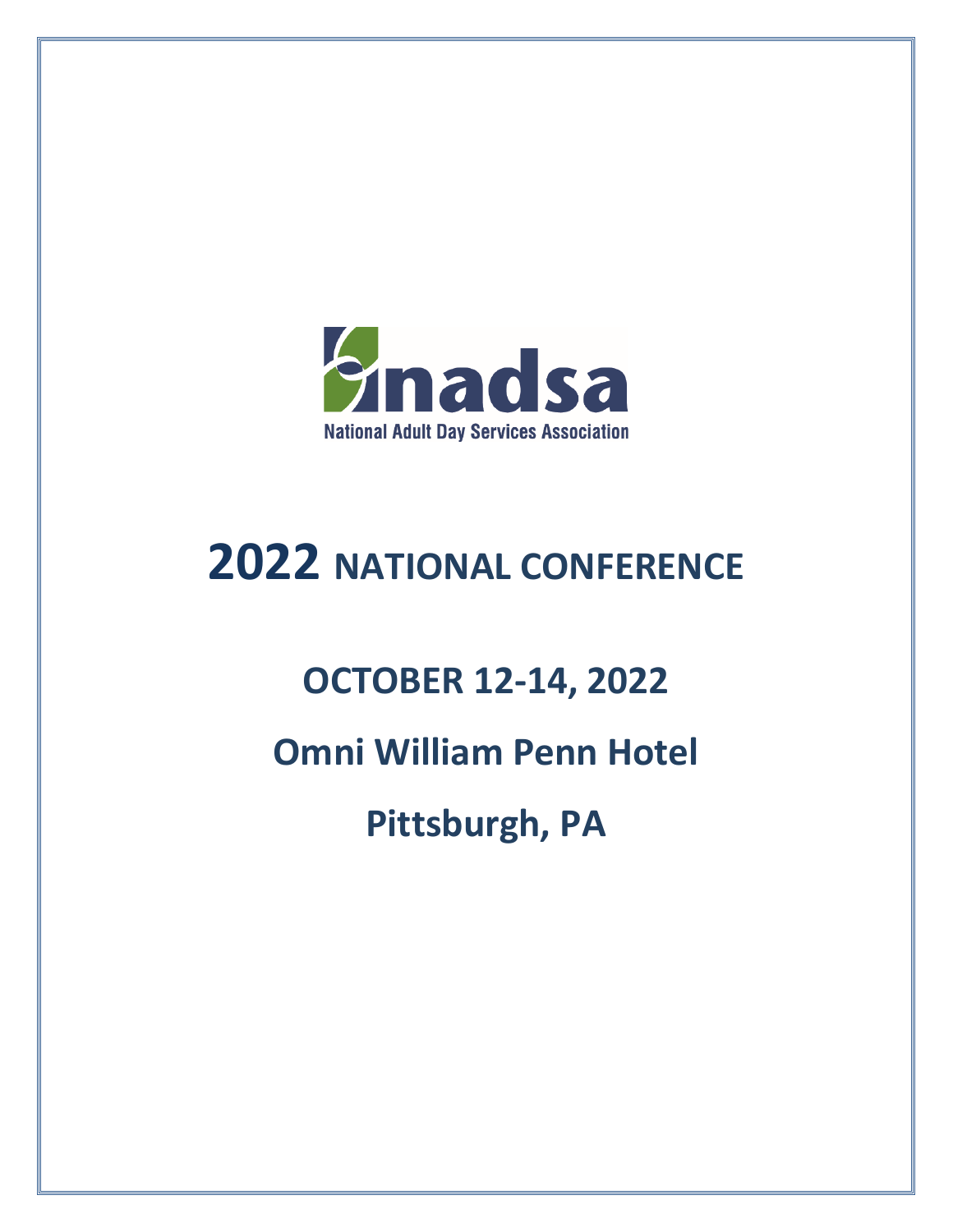## **SPONSORSHIP OPPORTUNITIES**

All conference sponsorships and exhibits are first-come, first-served. Special exhibit tables will be designated as **Sponsor Only***.* Exhibitors will be able to select their booth spaces according to the first-come, first-served process*.*

## **Reception & Silent Auction \$5,000**

This fun and festive reception includes a Silent Auction where attendees can bid on items donated by the state associations, industry leaders, members, and others who support Adult Day Services. Specialthanks and recognition will be provided through prominent signage, introduction of the sponsoring organization and an opportunity to provide gift items to the attendees. Sponsorship includes:

- Logo with link on NADSA website
- Prominent placement of logo on signage at conference
- Sponsor recognition at conference
- Featured mobile app opportunities
- Attendee list with physical and email addresses pre- and post-conference
- One (1) complimentary Exhibit Space and conference registrations for four (3) exhibit staff

## **Conference Breakfast Opening Ceremony \$5,000**

This prominent event gives you the opportunity to be recognized at the official opening of the NADSA National Conference! This sponsorship provides recognition to your organization as well as a unique opportunity to present attendees with promotional items with your company/organization's logo.

- Logo with link on NADSA website
- Prominent placement of logo on signage at conference
- Featured mobile app opportunities
- Attendee list with physical and email addresses pre- and post-conference
- One (1) complimentary Exhibit Space and conference registration for three (3) exhibit staff

## **Conference App \$5,000**

Sponsoring the Conference App ensures all attendees know your organization and can easily find their way to your website. Your logo will be prominently placed on the home page of the app screen. The Conference App is used by attendees throughout the conference to remain up-to-date on educational sessions and events.

- Logo with link on NADSA website
- Logo on signage at conference
- Sponsor recognition in conference opening speech
- Attendee list with physical and email addresses pre- and post-conference
- One (1) complimentary Exhibit Space and conference registration for three (3) exhibit staff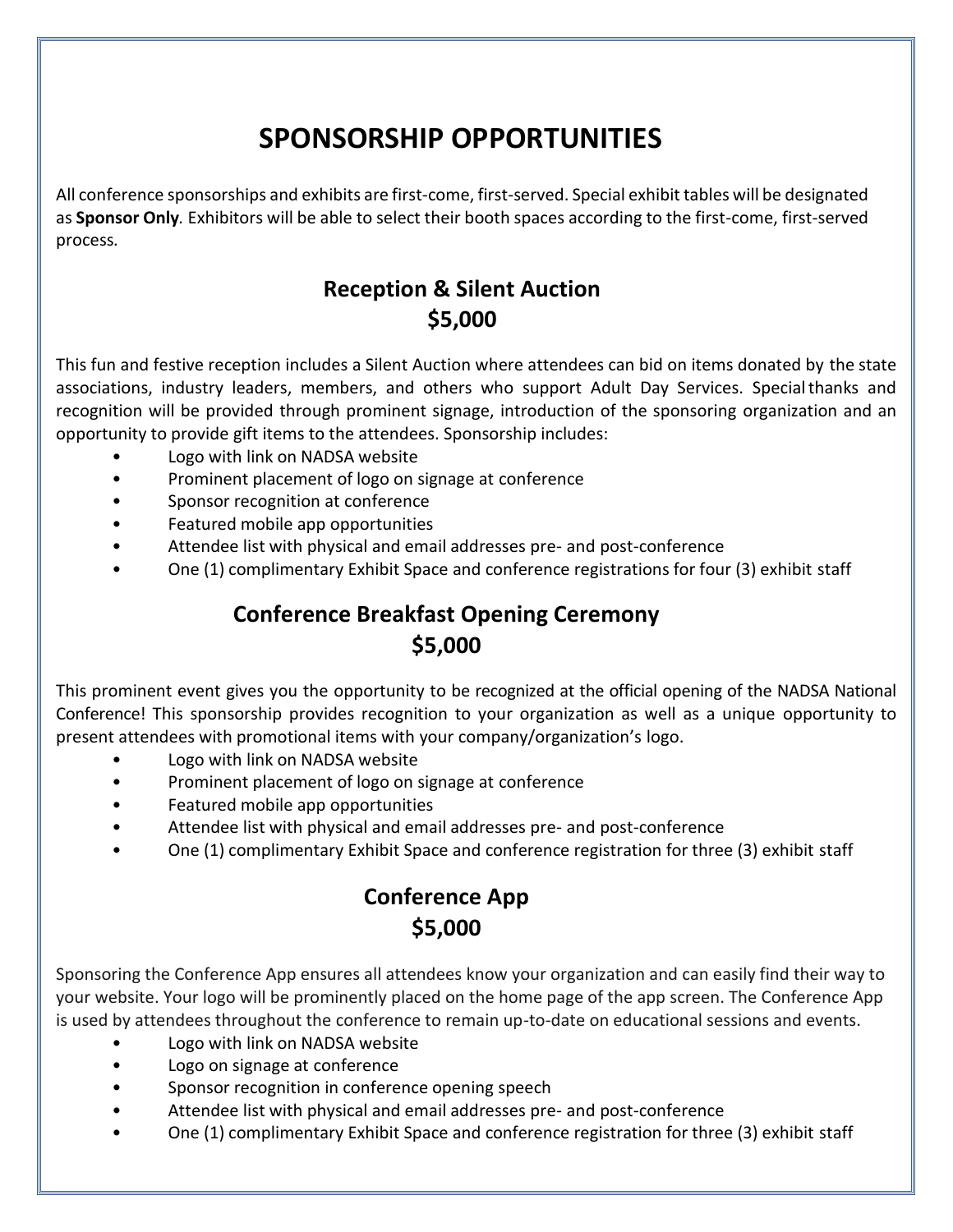## **Networking Brunch with Exhibitors \$5,000**

Sponsor Friday's brunch and enjoy the gratitude of the attendees. Includes prominent signage, and the chance to place items at the tables.

- Logo and link on NADSA website
- Logo on signage at conference
- Sponsored mobile app opportunities
- Attendee list with physical and email addresses pre- and post-conference
- One (1) complimentary Exhibit Space and conference registration for three (3) exhibit staff

## **AV Education/Workshop Sessions Sponsorship \$5,000**

Have your company logo on all the signage at the Education/Workshop Sessions.

- Logo and link on NADSA website
- Logo on signage at conference
- Sponsored mobile app opportunities
- Attendee list with physical and email addresses pre- and post-conference
- One (1) complimentary Exhibit Space and conference registration for three (3) exhibit staff

## **Charging Station & Networking Area (Sold Out) \$3,500**

Earn the gratitude of attendees by sponsoring a Charging Station Wednesday, Thursday and Friday where they can recharge their electronics and relax. Your logo will be prominently featured at the station. Become the central hub for networking throughout the meeting.

- Logo with link on NADSA website
- Logo on signage at conference
- Basic mobile app opportunities
- Attendee list with physical and email addresses pre- and post-conference
- One (1) complimentary Exhibit Space and conference registration for two (2) exhibit staff

## **Lanyards/Badge Holder (Sold Out) \$3,500**

Sponsor the printed logo on all name tag lanyard/badge holders for the NADSA conference which serve as the entry pass to all conference events.

- Logo with link on NADSA website
- Logo on signage at conference
- Basic mobile app opportunities
- Attendee list with physical and email addresses pre- and post-conference
- One (1) complimentary Exhibit Space, includes free registration for two (2) exhibit staff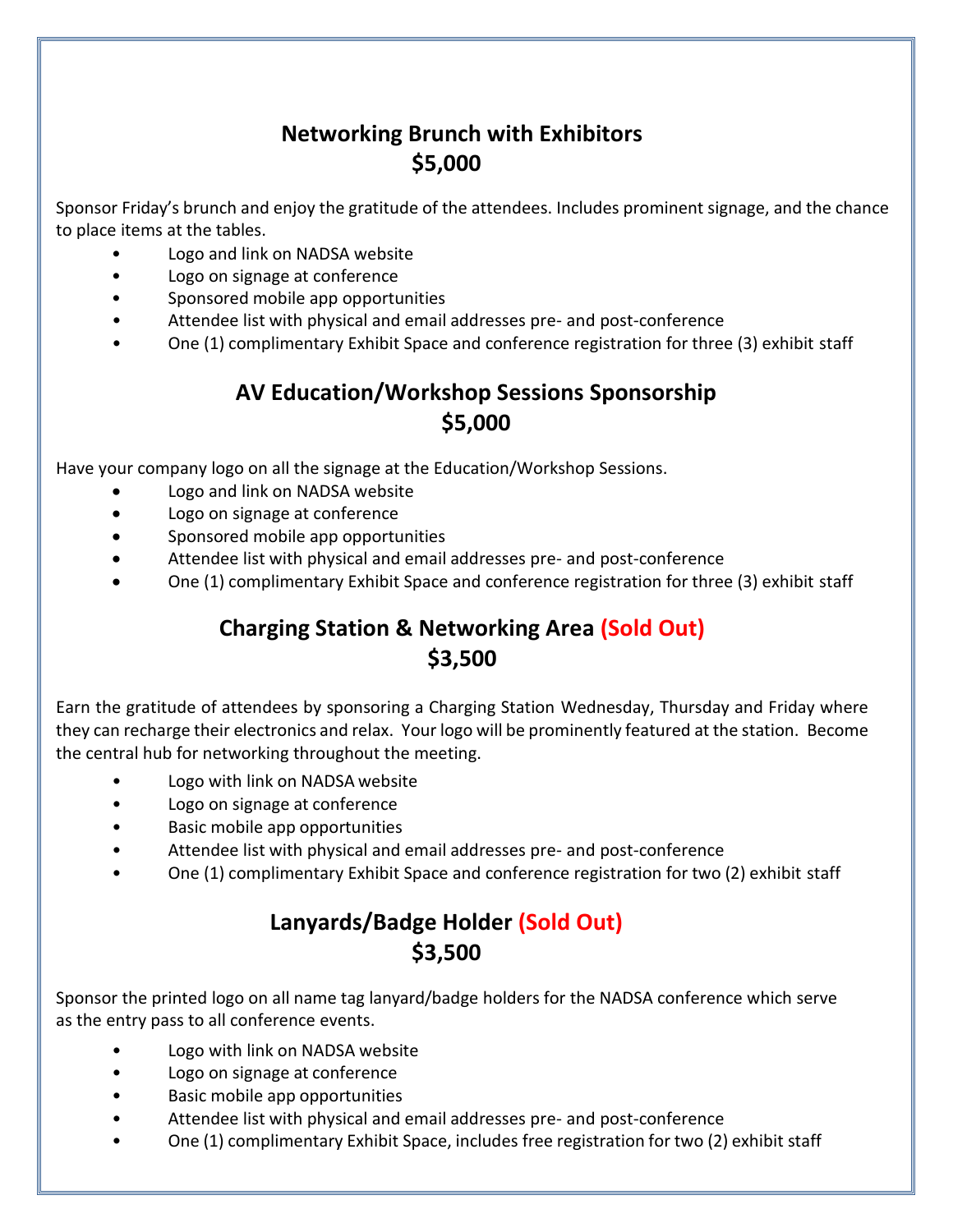#### **Online Registration Sponsorship (Sold Out) \$3,500**

This sponsorship is an excellent opportunity to promote your company/organization with all registered Conference attendees! Your logo will be prominently displayed on registration confirmation that all conference attendees will receive.

- Logo with link on NADSA website
- Logo on signage at conference
- Basic mobile app opportunities
- Attendee list with physical and email addresses pre- and post-conference
- One (1) complimentary Exhibit Space, includes free registration for two (2) exhibit staff

## **Thursday Wellness Break \$2,500**

This sponsorship will provide attendees with a mid-morning beverage break and your logo will be displayed on the cups attendees will use.

- Logo and link on NADSA website
- Logo on signage at conference
- Sponsored mobile app opportunities
- Attendee list with physical and email addresses pre- and post-conference

#### **Promotional Tote Bag (Sold Out) \$2,500**

Provide attendees with a reusable promotional tote bag which includes your organization's logo.

- Logo and link on NADSA website
- Logo on signage at conference
- Sponsored mobile app opportunities
- Attendee list with physical and email addresses pre- and post-conference

## **Conference Signage \$2,500**

Have your company logo on all the signage displayed at the NADSA Conference.

- Logo and link on NADSA website
- Logo on signage at conference
- Sponsored mobile app opportunities
- Attendee list with physical and email addresses pre- and post-conference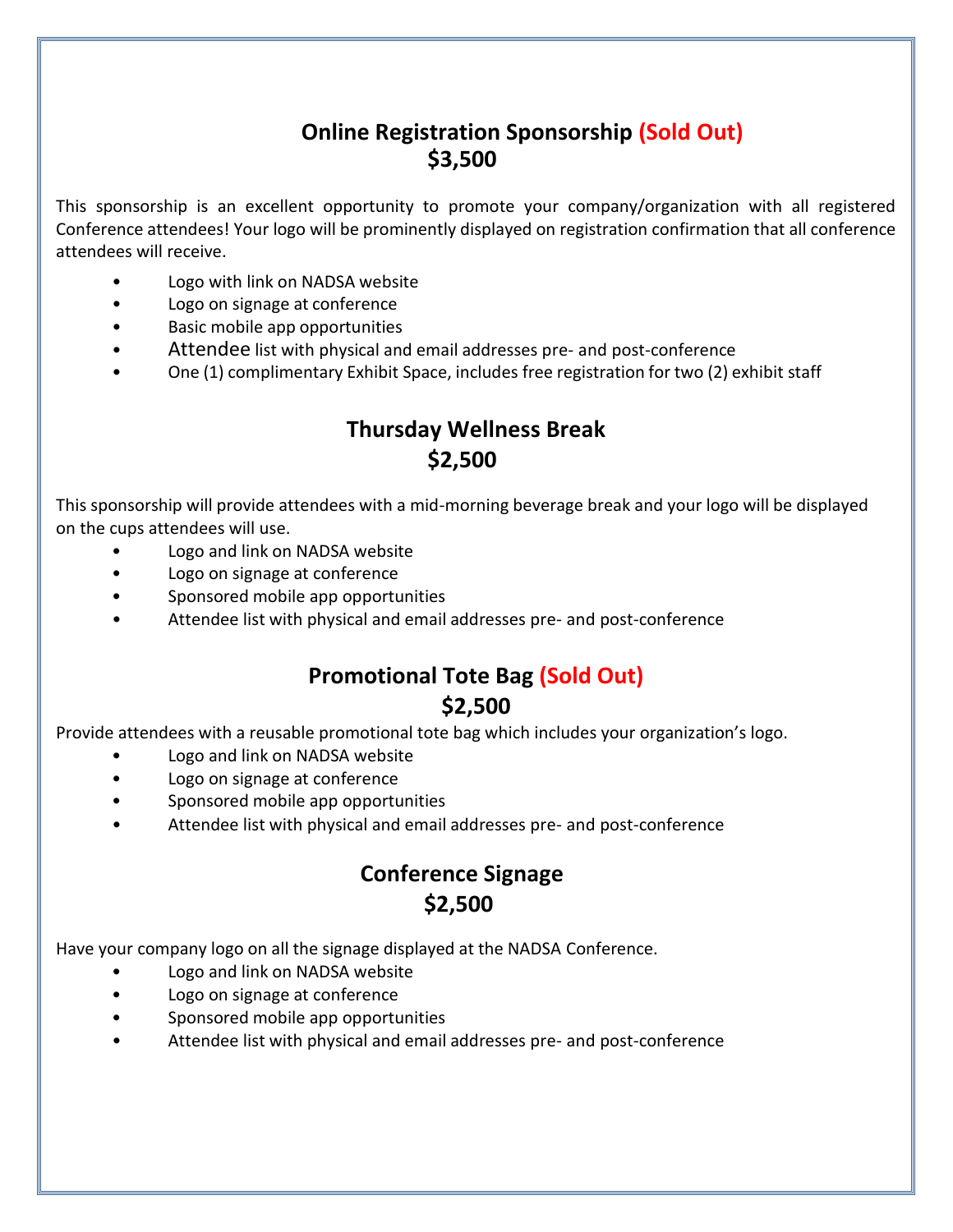#### **ADDITIONAL SPONSORSHIP OPPORTUNITIES**

## **Vendor Showcase (1 Remaining) \$1,500**

Sponsors have the option of purchasing one of five one-hour sessions to highlight a product or service. Showcase sessions are offered on a first-come, first-served basis.

#### **Roundtable Discussions \$500 per Session**

Sponsors will have the option of sponsoring up to five Roundtable Discussion sessions at the event. The sponsorship includes having your logo on the session signage, prominence on the website, and an option to provide an item to attendees.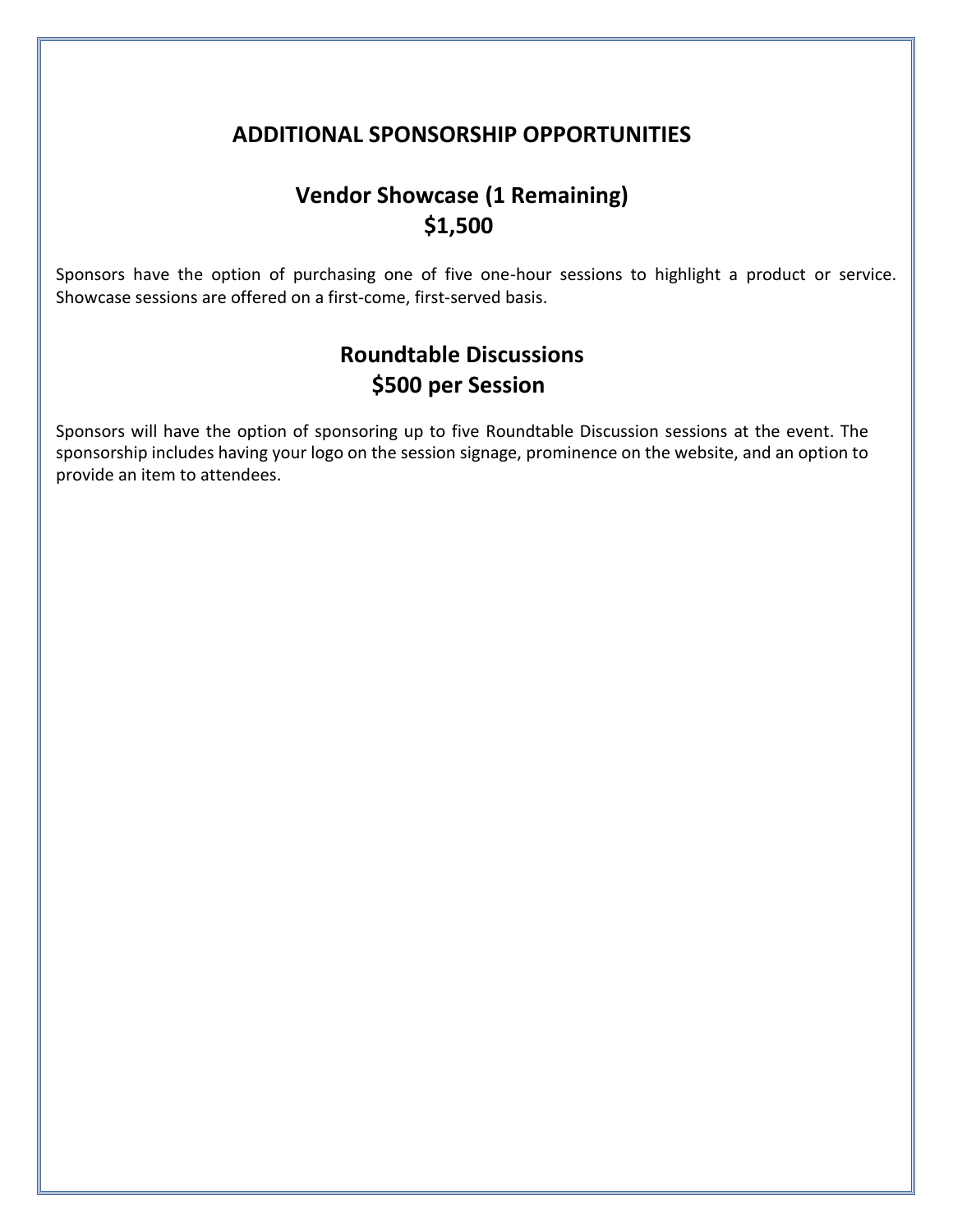## **Conference Exhibiting Deadline: August 5, 2022**

Space is available on a first-come, first-served basis. We encourage you to act quickly. Exhibit space sells out! This opportunity is a way for you to showcase your business materials, products and services. Please note that certain spaces are available only to Sponsors. Each exhibit space comes with a 6' draped table and two chairs. If you need electricity or high-speed Internet services, you will need to contract with the conference A/V vendor for these services.

#### **Exhibit Space Reservation Rates:**

- **\$750/NADSA Strategic Partners**
- **\$899/Standard Rate**
- **\$199/Additional Booth Staff**

To reserve space,fill out a Sponsor/Exhibit Application Form **and submitwith payment. This may be done on-line**.

- Each exhibit reservation includes **one complimentary conference registration**, admission to the Reception & Silent Auction, all conference sessions, as well as one admission for all scheduled mealfunctions over the course of the conference.
- Sponsorships of **\$3,500** or more include complimentary exhibit space and additional conference registrations. Consider becoming a sponsor to maximize yourresources!

#### **Exhibit Dates/Hours**

- Set-up hours for exhibitors are Wednesday from 11 A.M.– 5:30 PM and Thursday from 7:00 AM - 7:30AM.
- Exhibits open on Thursday, at 7:30 AM.
- All exhibits must be removed at 12 noon on Friday.

#### **Booth Placement**

All efforts will be made to locate exhibits in the mainstream of the conference meeting space to maximize interaction with conference attendees, while minimizing adjacency of businesses with similar products. Booth assignment will be determined on a first-come, first-served basis.

#### **Display**

The display fee includes a skirted 6' table and two chairs. If you plan to display a banner, it must fit within your space. Any necessary services or equipment such as audio visuals, extension cords, etc.must be supplied by the exhibitor, or arrangements made ahead of time to rent such items from The Omni William Penn by the exhibitor. We encourage you to provide complimentary giveaways, materials, resources or hold drawings at your exhibit.

#### **Electricity**

Electrical outlets will not be provided unless you request/order them in advance. An order form will be sent to you once you reserve your booth space. There will be a charge per day per outlet requested.